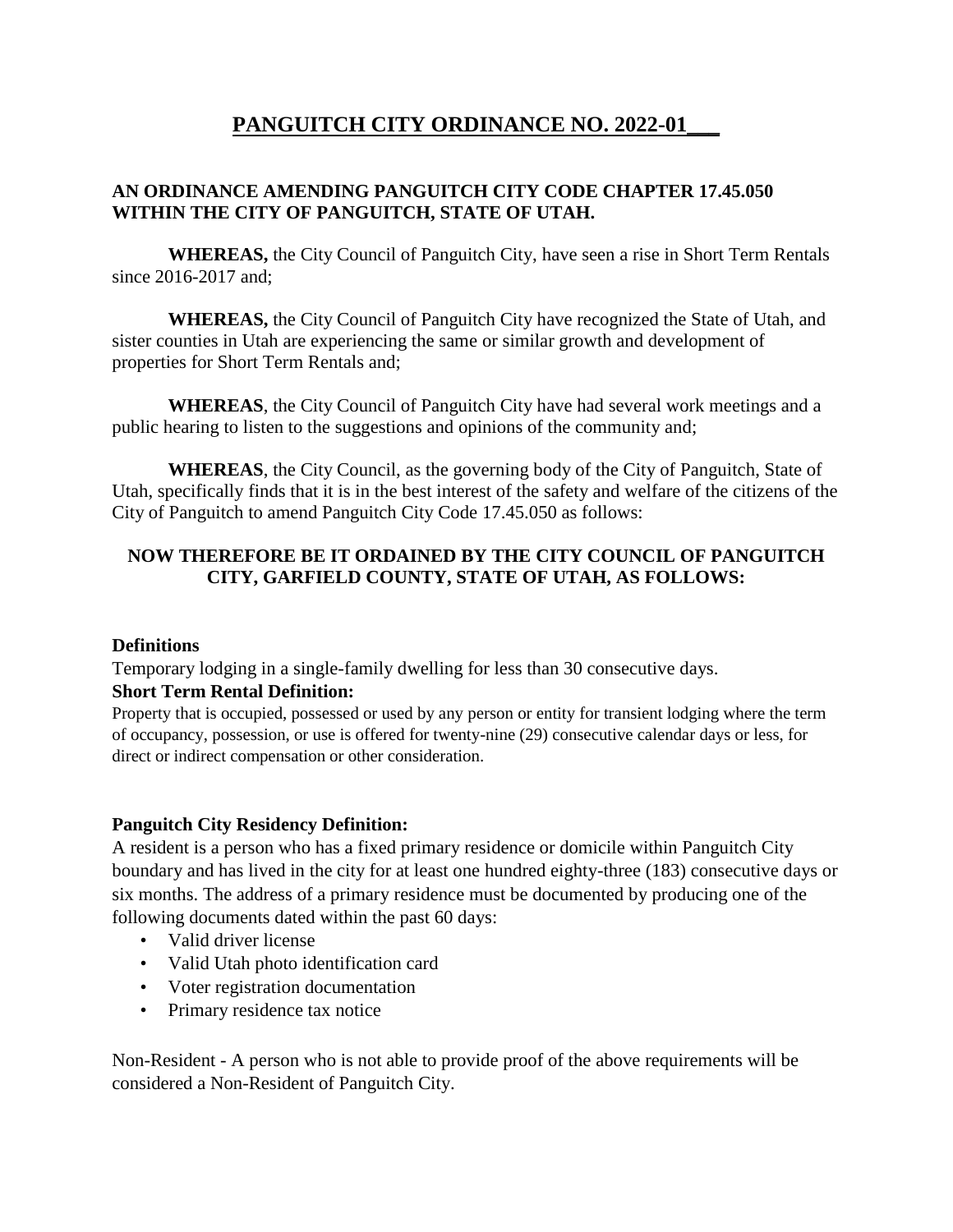# **Conditional Use Permit and Business License Required**

- 1. A Conditional Use Permit shall be required for all Short-Term Rentals within all residential and agriculture zones. A Conditional Use Permit is not required for Short-Term Rentals in commercial zones. No dwelling in any zoning district shall be occupied, advertised, or used as a Short-Term Rental Property until the owner has obtained a onetime approval from the City Building Inspector and a business license for a Short-Term Rental issued in accordance with the provisions of this Ordinance.
- 2. All Short-Term Rental Owners within Panguitch City will be required to sign a yearly acknowledgment of safety inspection compliance before a business license renewal will be issued.
- 3. If an individual is managing more than one Short-Term Rental property, a separate Conditional Use Permit is required by zone and Business License shall be required for each Short-Term Rental property, in addition to Business License required for the Manager themselves.
- 4. Panguitch City reserves the right to revoke a conditional use permit issued under this section if: A licensee engages in a pattern of unlawful activity or under other provisions of state law or local ordinance.
- 5. The Owner of any Short-Term Rental shall be required to collect and remit all Transient Room Taxes and appropriate Sales and Use Taxes by the end of the year. The City shall suspend all permits and license for Short-Term Rental more than one (1) year past due on applicable taxes until Owner has paid all applicable taxes.

# **Fees**

Fees shall be charged for Short-Term Rental inspections, Conditional Use Permits and Business Licenses and such other services required by this Ordinance to be performed by public officers, or agencies. Such Fees shall be established by the legislative body and shall be referred to in the Panguitch City Planning and Zoning Fee Resolution.

# **Limitation on number and type of Short-Term Rentals allowed.**

- 1. As of February 8<sup>th</sup>, 2022, all established Short-Term Rentals with valid City business license within Panguitch City will be grandfathered in and may continue their current rentals as established. If the grandfathered Short-Term Rental business changes ownership it will no longer be considered as a "Grandfathered" Short-Term Rental business and will be required to follow the current ordinance requirements.
- 2. There will be no limit on numbers of Short-Term Rentals within any commercial zones (light or medium zones) within Panguitch City.
- 3. Permanent residents may not fully or partially own more than two Short-Term Rentals within all residential or agriculture zones.
- 4. A non-resident may not fully or partially own more than one Short-Term Rental within all residential or agriculture zones.
- 5. Two or more adjacent Short-Term Rentals require prior City Council approval.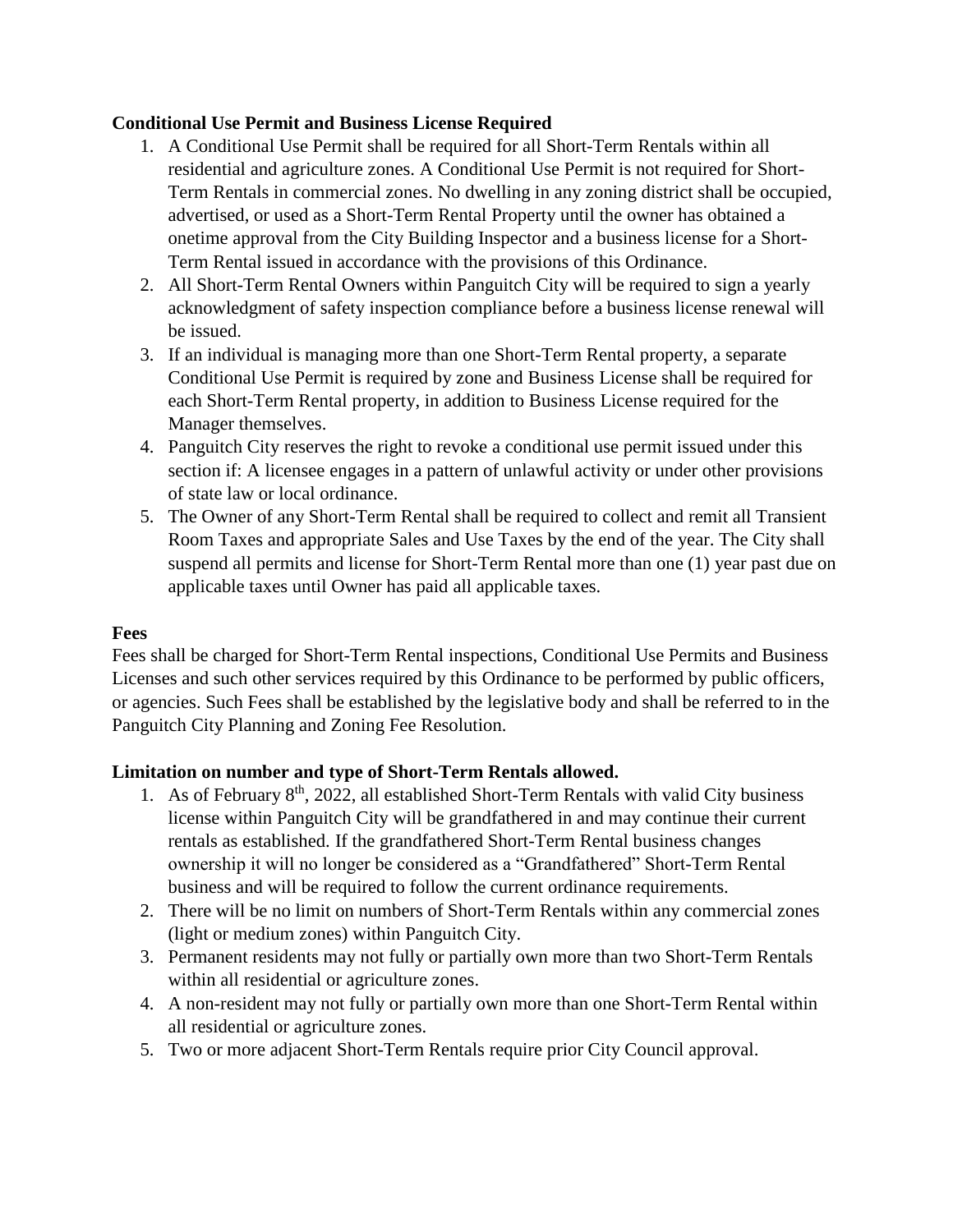6. Short term rental units located within the permanent residence of short-term rental owner are allowed regardless of the number of short-term rentals on the block or within the subdivision.

# **Authorized Agent or Representative**

- 1. An Owner may designate an agent or a representative to comply with the requirements of this Ordinance on behalf of the Owner. The designated agent or representative is referred to as "Manager" in this Ordinance.
- 2. The Owner shall not be relieved from any responsibility or liability for noncompliance with any applicable law, rule or regulation pertaining to the use and occupancy of the subject Short-Term Rental, regardless of whether such noncompliance was committed by the Owner, Manager, Local Contact Person or the occupants of the Owner's Short-Term Rental or their guests.
- 3. Manager Availability. While a Short-Term Rental unit is occupied, the Manager and/or designated Local Contact Person shall be reasonably available for the purpose of responding to complaints regarding the condition, operation or conduct of occupants of the Short-Term Rental, or their guests.
- 4. Manager Responsibility for Guest's Conduct. The Manager and/or designated Local Contact Person shall use reasonably prudent business practices to ensure that the occupants and/or guests of the Short-Term Rental do not create unreasonable noise or disturbances, engage in disorderly conduct, or violate any applicable law, rule or regulation pertaining to the use and occupancy of the subject Short-Term Rental.
- 5. Manager Response to Complaint. The Manager and/or Local Contact Person shall, upon notification that any occupant and/or guest of the Short-Term Rental has created unreasonable noise or disturbances, engaged in disorderly conduct, or committed violations of any applicable law, rule or regulation pertaining to the use and occupancy of the subject short-term unit, respond within one (1) hour to halt or prevent a recurrence of such conduct. Upon failure of the Owner, Manager or Local Contact Person to respond to calls or complaints in one (1) hour regarding the condition, operation or conduct of occupants and/or guests of the Short-Term Rental, the Owner and/or Manager or Local Contact Person may be subject to all administrative, legal, and equitable remedies available to the City.

# **Complaints:**

- 1.  $1<sup>st</sup>$  Complaint A letter will be sent to the property owner.
- 2.  $2<sup>nd</sup>$  Complaint Another letter will be sent notifying the property owner that their conditional use permit is in jeopardy.
- 3.  $3<sup>rd</sup>$  Complaint Issue the property owner an infraction notice and have the property owner attend City Council meeting to discuss the complaint with the city council members and give cause as to why the Conditional Use Permit should not be revoked.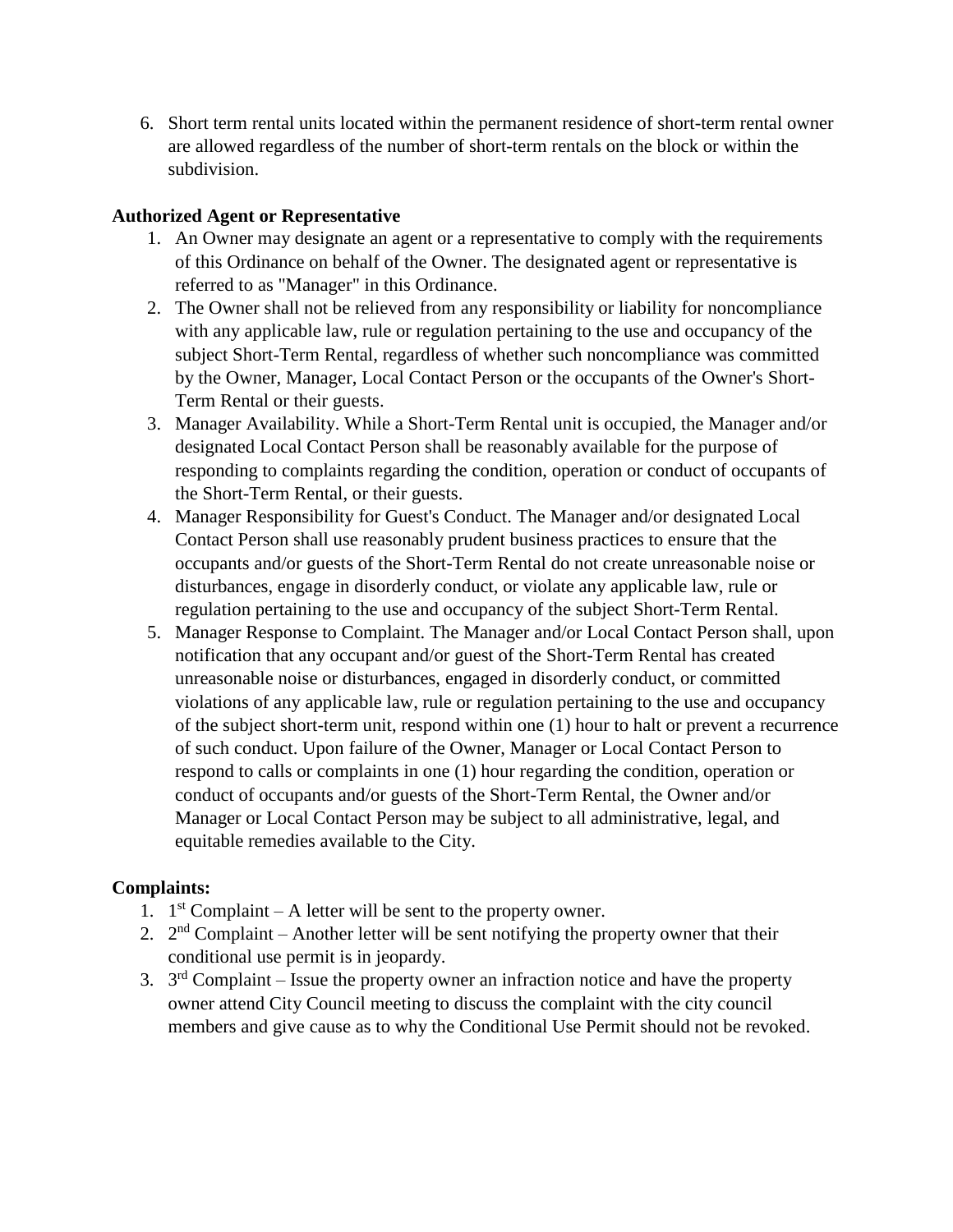# **Parking Regulations**

The owner of any property licensed as a Short-Term Rental shall provide off street parking for guests in accordance with the following:

- 1. Off street parking shall be provided on the same lot as the dwelling which is licensed as a Short-Term Rental.
- 2. Parking on the Short-Term Rental property shall be provided at one vehicle per bedroom. Tandem spaces on a driveway may be used.
- 3. A maximum of three standard size vehicles may be parked on the Panguitch City rightof-way. Any additional parking must be provided on the premises in addition to requirements above.
- 4. Autos parked on Panguitch City right-of-way must not restrict traffic flow or infringe on other property rights-of-way.
- 5. Overnight camping on Short-Term Rental properties:
	- No camping in camp trailers on Short-Term Rental property will be allowed.
	- No Motorhome camping on Short-Term Rental property will be allowed.
	- Tent camping will be allowed as long as the occupants do not go over the Short-Term Rental property occupancy limit.

# **Maintenance Standards:**

Any property that contains a dwelling which is licensed as a Short-Term Rental shall conform to the following standards:

- 1. Structures shall be properly maintained, painted, and kept in good repair, and grounds and landscaped areas shall be properly maintained in order that the use in no way detracts from the general appearance of the surrounding area.
- 2. Short-Term Rental unit(s) with more than five (5) sleeping rooms, or the ability to sleep more than ten (10) occupants, shall receive written approval from the Panguitch City Building Inspector prior to occupancy of the Short-Term Rental unit.
- 3. Each sleeping room must meet current International Building Code requirements for egress.
- 4. Each dwelling unit shall have:
	- At least one operable fire extinguisher.
	- One operable smoke detector in each bedroom, in the major living areas, and on each floor (the major living area can count for the detector on that floor).
	- An operable carbon monoxide detector on each floor installed per the manufacture's specifications when gas appliances are utilized in the structure.
- 5. Trash shall not be left stored within public view, except in proper containers for the purpose of collection by an authorized waste hauler on scheduled trash collection days.

# **Pets:**

1. It shall be unlawful for the owner or keeper of any dog to permit such dog to run at large. Any dog running at large is declared to be a nuisance and menace to the public health and safety, and the dog shall be impounded. The owner of any dog running at large shall be fined \$100.00 plus an impound fee at the rate of \$25.00 per day, per dog.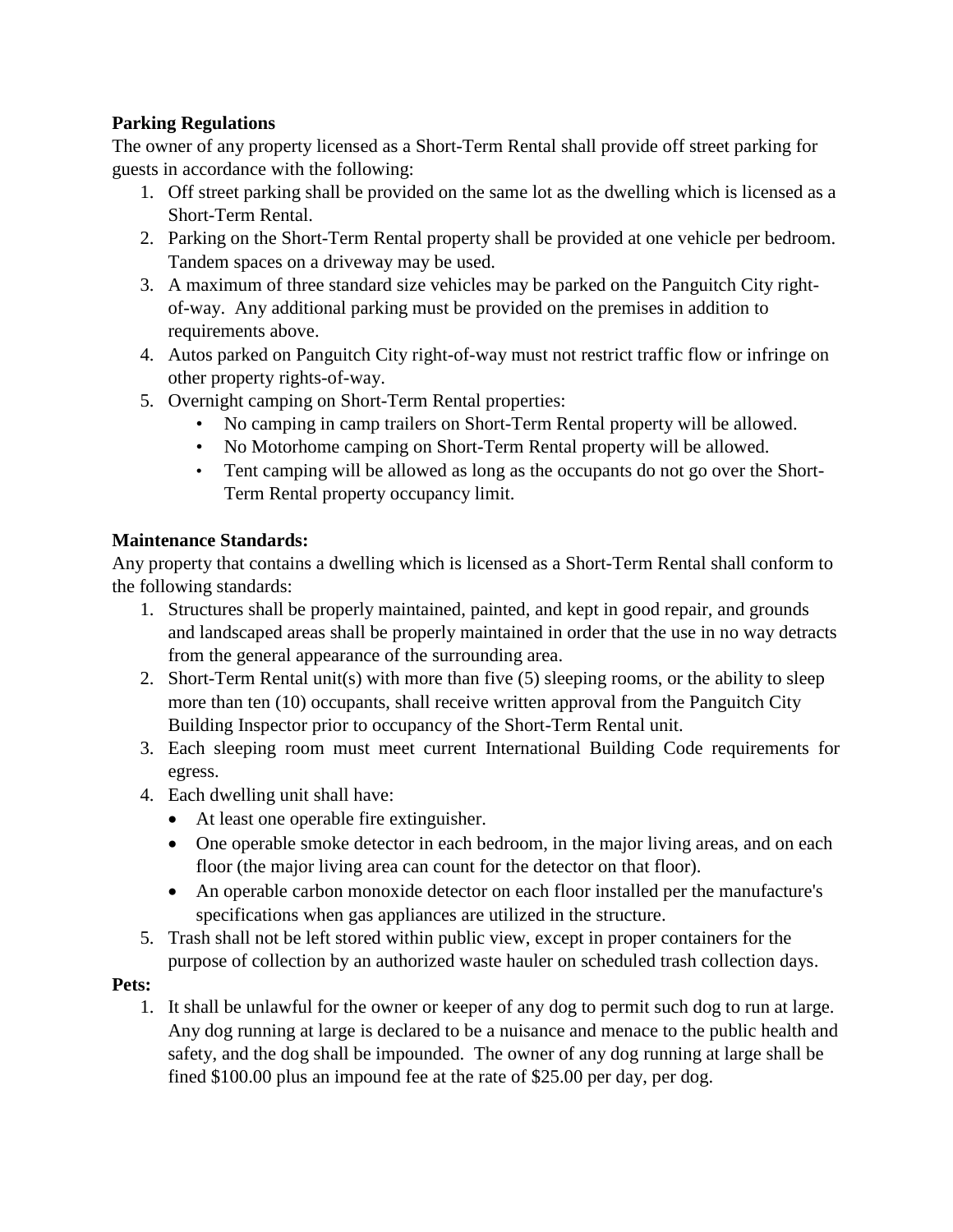2. It shall be unlawful to allow pets or animals to create noise, roam the streets, trespass on neighboring properties, or create a mess that is not cleaned up by the owner or custodian of the pet or animal.

# **Noise, Nuisance or Trespass**

The owner of any dwelling licensed as a Short-Term Rental shall be responsible to ensure that guests or occupants of the Short-Term Rental do not:

- 1. Create noises that by reason of time, nature, intensity, or duration are out of character with noises customarily heard in the surrounding residential neighborhood.
- 2. Disturb the peace of surrounding residential property residents by engaging in shouting, fighting, playing of loud music, discharging fireworks, racing of cars or recreational vehicles on streets, engaging in outside recreational activities after 11 p.m., or other similar activities.
- 3. Interfere with the privacy of surrounding residents or trespass onto surrounding residential properties.
- 4. Engage in any disorderly or illegal conduct, including illegal consumption of drugs and alcohol.

# **Required Posting**

The following information must be available in a folder or binder located in a clear, concise, and unambiguous manner and in a conspicuous location inside any dwelling licensed as a Short-Term Rental:

- 1. A copy of the Short-Term Rental business license.
- 2. The name, address, and phone number of the owner or property manager.
- 3. The location of all fire extinguishers and emergency exits.
- 4. A list of all rules applicable for Short-Term Rental.
- 5. The maximum occupancy of the dwelling unit and the maximum number of vehicles allowed.
- 6. Trash pick-up day and applicable rules and regulations pertaining to leaving or storing trash on the exterior of the property; and
- 7. A map showing property boundaries and parking spaces.

# **Fencing**

Privacy fencing may be required as a condition for conditional use approval:

- 1. If written trespass complaints are received by the city concerning the need for privacy fencing around Short-Term Rental, the Planning Commission may require the suspension of the conditional use permit until privacy fencing is installed.
- 2. Fencing must meet Panguitch fencing ordinance requirements.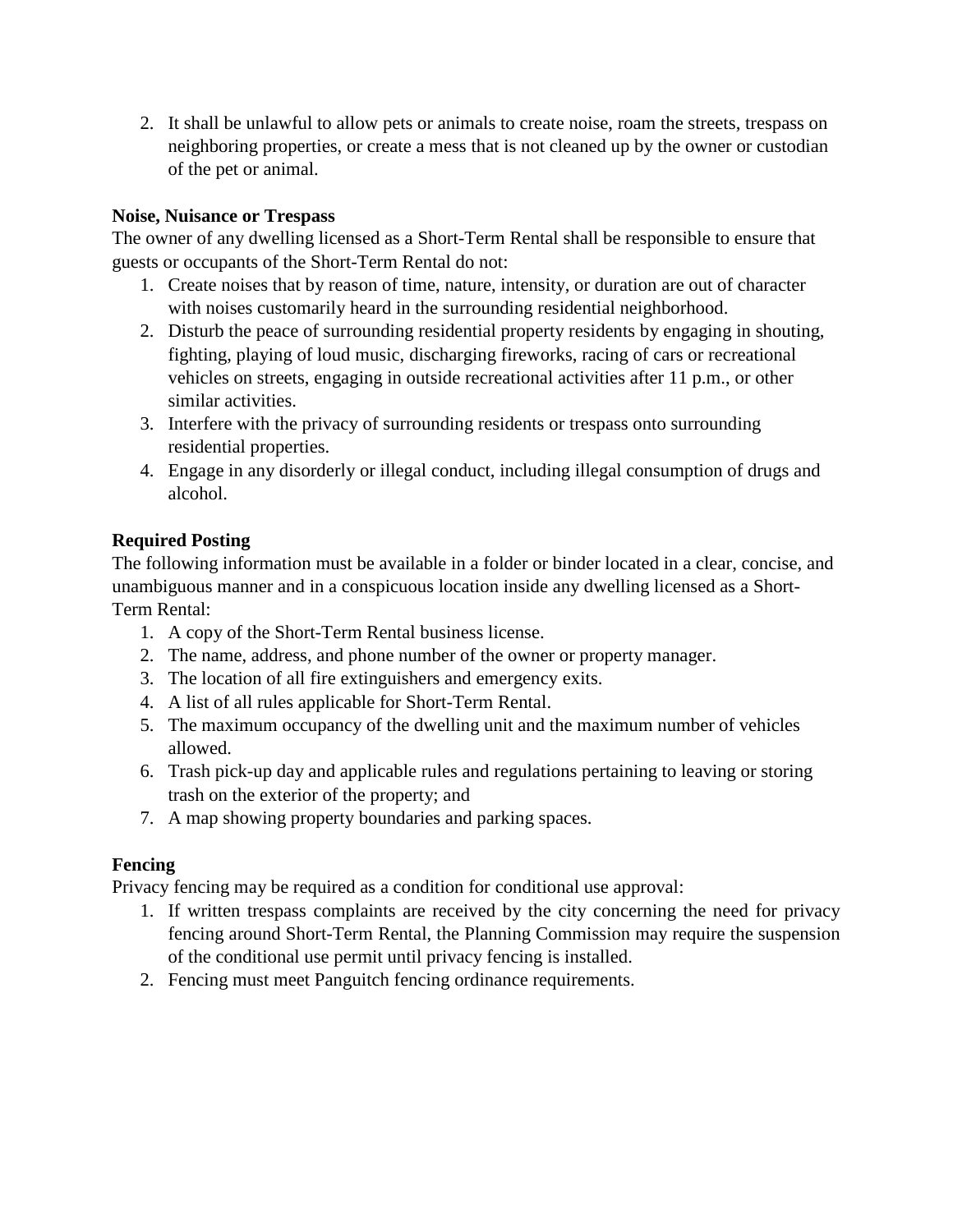### **Signage**

The owner of any property containing a dwelling licensed as a Short-Term Rental shall display an approved sign containing Short-Term Rental Company Name; 24 hour-per-day, 365 day-per-year telephone number of the owner or other party designated by the owner as property manager responsible for receiving and resolving complaints regarding activities on the property and conduct of its occupants and guests.

The sign must be a minimum of 8 square feet and not exceeding 15 square feet in area, which shall be parallel with the building. The business sign shall be placed directly in front of the Short-Term Rental building within the property boundary.

Historical Main Street District (along Main Street from Center to 100 North) sign exceptions can be made with recommendations from the Planning Commission and granted by the City Council.

### **Miscellaneous Rules and Regulations**

The following rules and regulations shall apply to any dwelling for which a Short-Term Rental business license has been issued:

- 1. The owner or other person designated as the property manager shall respond to complaints and concerns within one (1) hour of any phone call or other notification. Failure of the owner or property manager to respond in a timely manner may result in a violation and possible fines to the business license holder and property owner.
- 2. The requirements of this section shall be in effect throughout the time a Short-Term Rental license is in effect on the property, regardless of whether the property is occupied by the owner, non-paying guests of the owner, or paying guests of the owner. The City finds that, given the practical difficulty of determining whether or not the occupants are paying guests, enforcement of the requirements contained in this section shall be based on whether the property is licensed as a Short-Term Rental.
- 3. No Trailers or Motorhomes will be permitted as Short-Term Rental except in commercial zones.

# **Short-Term Rental Building Inspection Required**

A one-time inspection for safety compliance with the regulations set forth in this Ordinance of a Short-Term Rental property for compliance with these regulations will be performed by the City Building Inspector prior to approval of the Business License. Additional inspections may be performed with 24-hour notice to the license holder/property manager if deemed necessary by the City Building Inspector.

Short-Term Rental property owners will be required to complete a yearly acknowledgment of safety inspection compliance prior to issuance of business license renewal.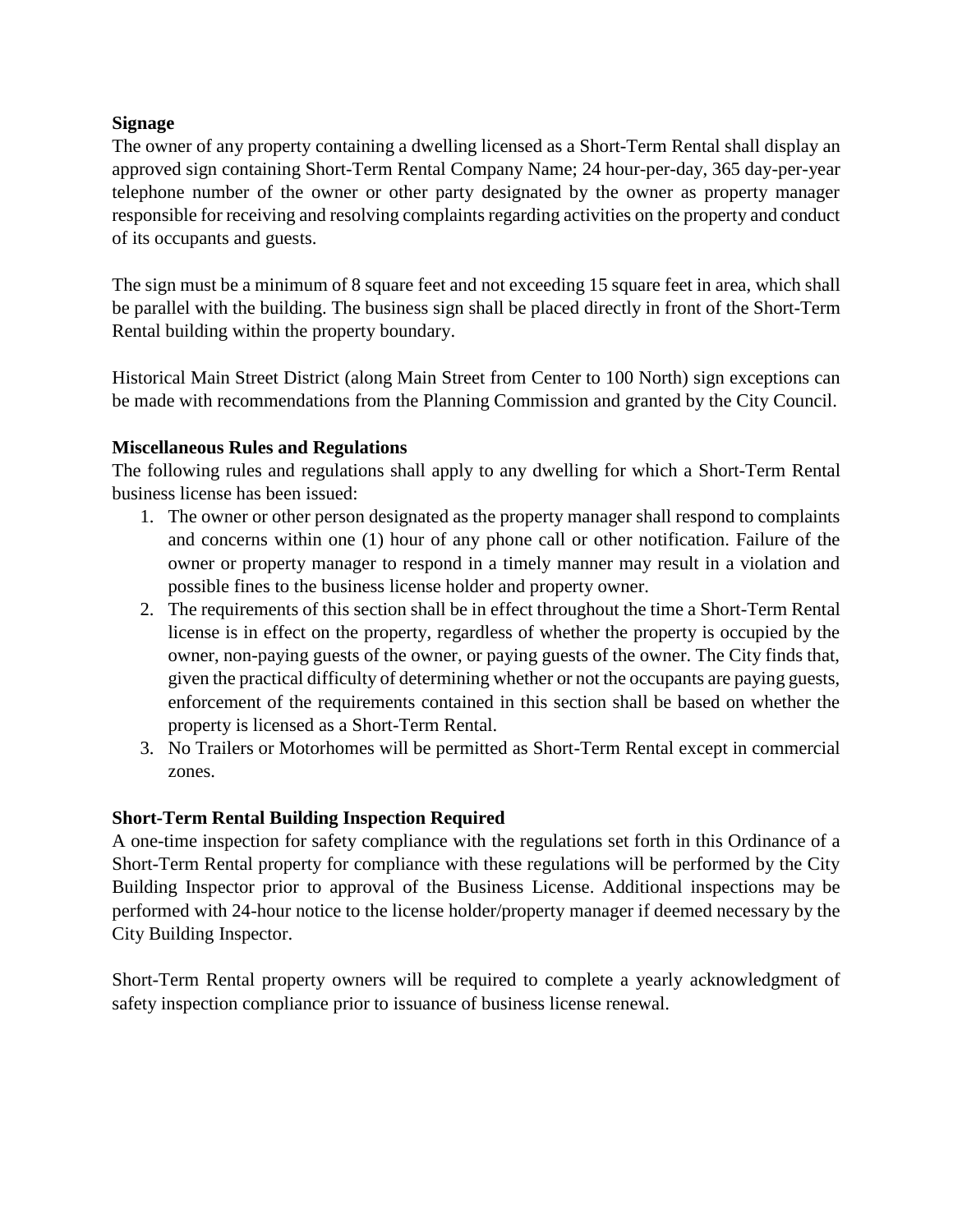#### **Sale or Transfer of Property**

In the event of a sale or other transfer of any property containing a dwelling licensed as a Short-Term Rental, the purchaser or transferee of the property shall be required to acquire a new Conditional Use Permit and Business License as they are non-transferable.

### **Enforcement Provisions**

- 1. Any owner of any dwelling within Panguitch City who allows or permits occupation of said dwelling as a Short-Term Rental, as defined herein, without having first obtained a Conditional Use Permit and Business License in accordance with the provisions of this Ordinance shall be notified as stated above. Penalties could include a citation for an infraction which may be filed in the Panguitch City Justice Court and susceptible to penalties associated with infractions at that time existing.
- 2. Any Owner of any dwelling within Panguitch City who, having first obtained a Conditional Use Permit and Business License for use or occupation of said dwelling as a Short-Term Rental, thereafter, operates or permits operation of said Short-Term Rental in violation of the terms and provisions of this Ordinance may be guilty of an Infraction, and may be punished by a fine of up to \$750 for each such violation.
- 3. Violation of any provision of this section regulating Short-Term Rentals shall constitute a separate offense for each day said violation occurs or continues.
- 4. In the event of any one (1) violation of this Ordinance committed by an Owner, Manager, Local Contact Person or guest, the City Council may, depending on the nature or extent of the violations, proceed with revocation of the Conditional Use Permit and/or Business License for any Short-Term Rental property in accordance with the provisions of this Ordinance.

# **Appeals**

Any person or entity aggrieved by a decision in the enforcement and/or administration of this Section shall have the right to appeal such decision to the City Council if a written request for an appeal is filed with the Planning Commission within fourteen (14) days of verification that the aggrieved person or entity has been made aware of the decision.

# **General Provisions**

Sections of the Panguitch City Administrative Code identified in this Ordinance shall be, and hereby are, amended with the express intent of allowing Short-Term Rentals as a permitted use for the zones prescribed herein in accordance with Utah State law.

# **SEVERABILITY:**

If any provision of this ordinance is declared invalid or inoperative by a court of competent jurisdiction, the remainder shall not be affected thereby, and effect shall be given to the intent manifested by the portion held invalid or inoperative.